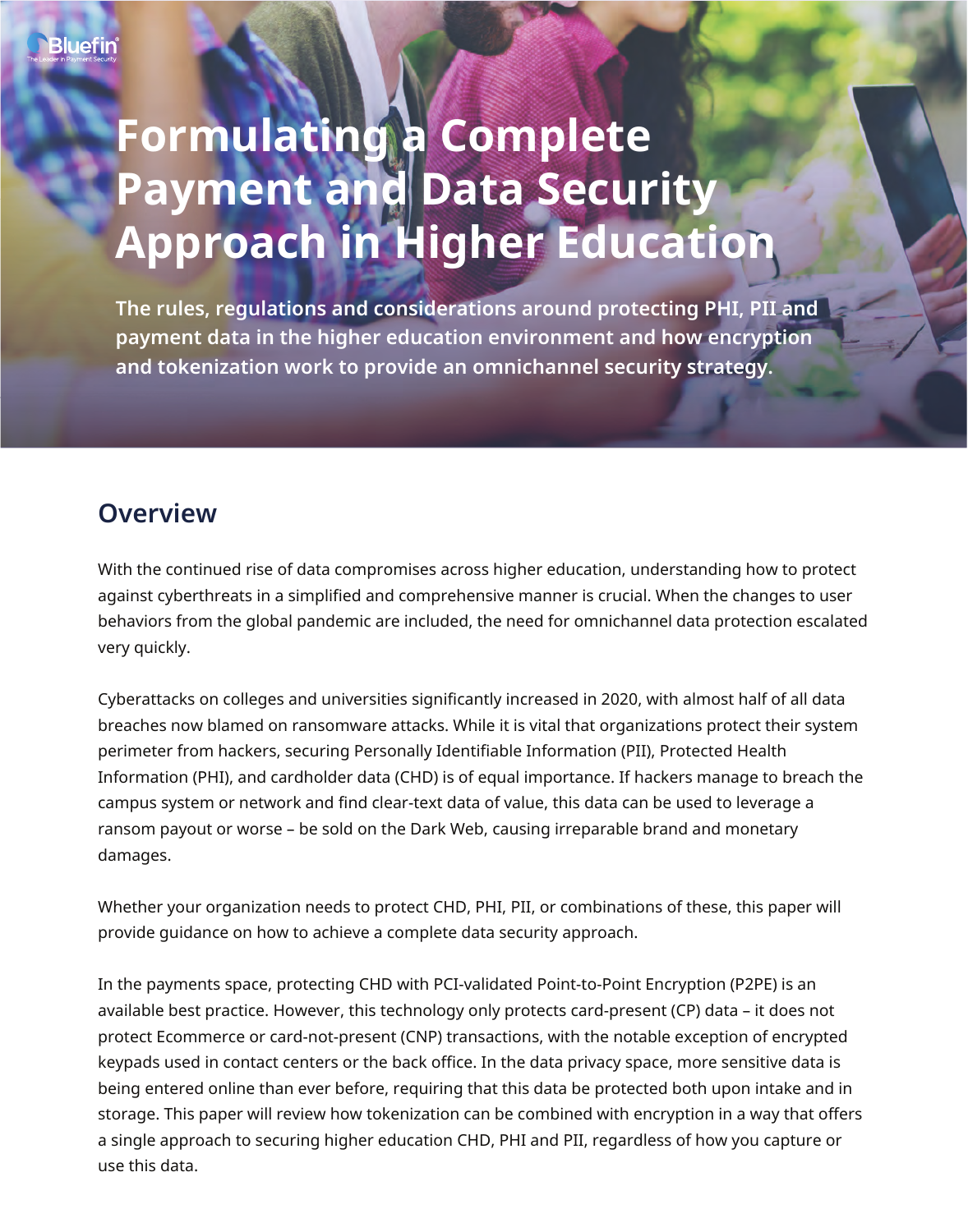With many options for encryption and tokenization available, this paper will also provide critical information to make informed business decisions related to data security programs. The paper also reviews how Bluefin's encryption and tokenization solutions, including PCI-validated P2PE and the ShieldConex® data security platform, can protect against increased cyberthreats, meet payment and data security regulations, and simplify your omnichannel data security challenges.

# **Background**

#### Payment data history

As payments have moved online, the threats to Ecommerce and web intake forms have risen dramatically. Two of the most significant regulatory bodies governing payments across industries are the Payment Card Industry Security Standards Council (PCI SSC) and the National Automated Clearing House Association (NACHA). The PCI SSC was created to protect card payments and NACHA was created to protect banking transactions commonly known as Automated Clearing House (ACH) transactions.

Both organizations provide standards to protect sensitive payment data, specifically CHD and banking account information. The PCI SSC created the PCI Data Security Standard (DSS) in 2004 to protect CHD and today is a well-established standard. In the last few years, NACHA has started to refer to the PCI DSS when it comes to methods for protecting ACH Account Data.1

As these standards matured and expanded, so did cyberthreats and data breaches. After the mass U.S. retail breaches in 2013 and 2014, the Europay MasterCard and Visa (EMV) authentication method, managed by EMVco, was seen by many as the answer to card-present payment data protection in the U.S. While important, the EMV standards limit card-present fraud by authenticating the physical card with a chip, but the technology does not specifically protect CHD.

When PCI released their P2PE standard in 2011, it was the first standard focused on providing a PCI-validated security solution to protect card-present CHD in transit, from the point of encryption in the payment terminal, to decryption in hardware by the validated P2PE solution provider. While card-present encryption solutions existed before the introduction of P2PE, the complexity of how to efficiently and effectively protect CHD had become confusing and difficult.

The P2PE standard provided organizations with a solution that had met the rigorous requirements put forth by PCI for the highest level of encryption available for card-present transactions.<sup>2</sup>

> <sup>1</sup>For additional information on Nacha rules and how they map to PCI DSS requirements, see our white paper, "Nacha and PCI Payment Security," https://www.bluefin.com/resources/media/white-papers-briefs/nacha-data-regulations-white-paper/.

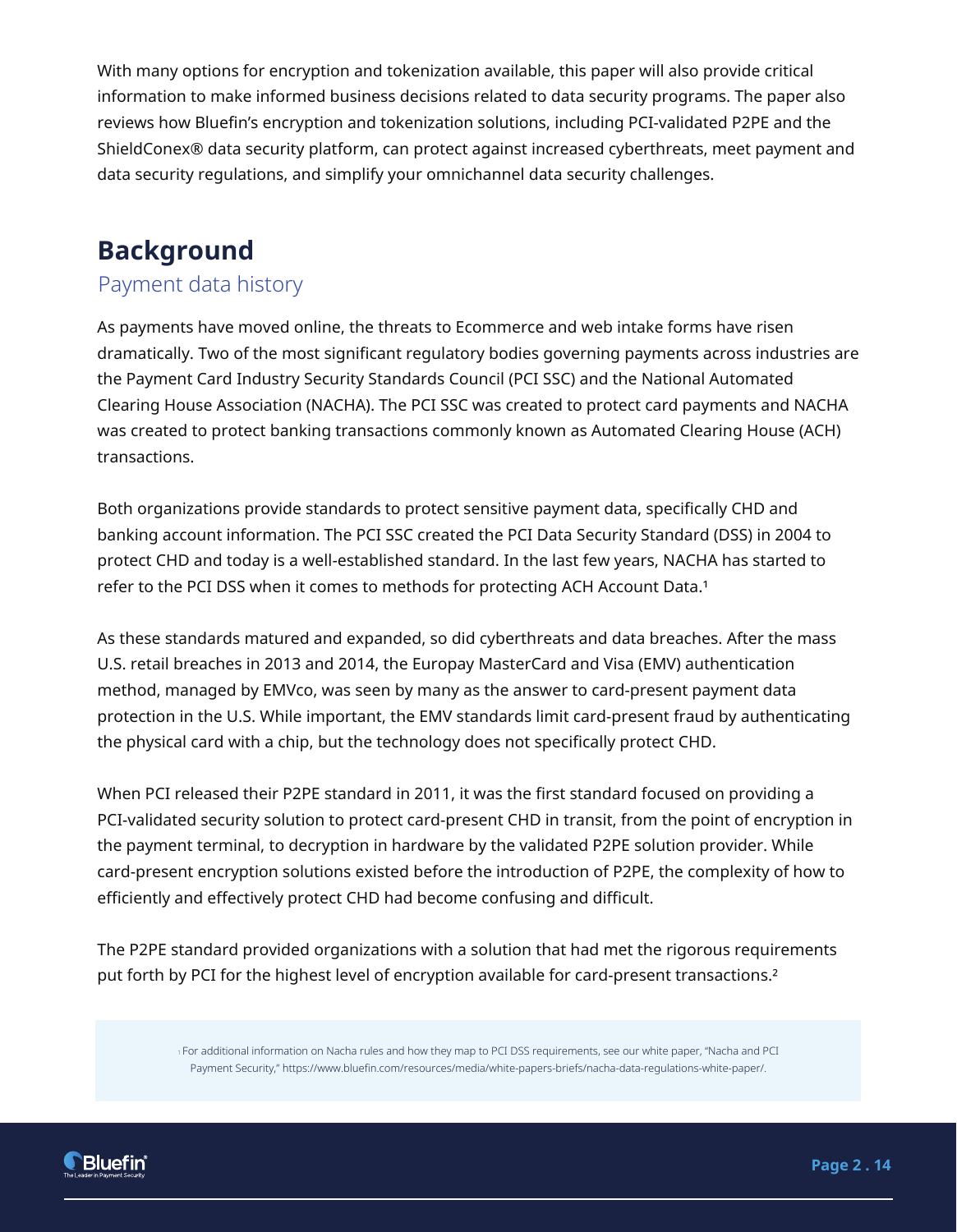In October 2019, PCI published their standard for 3D Secure (3DS), which is a secure consumer authentication (SCA) solution for Ecommerce transactions. Similar to EMV at the point-of-sale (POS), the goal of 3DS is to authenticate the consumer making the online purchase. However, like EMV, 3DS does not secure Ecommerce transactions and data. This is where encryption and tokenization solutions come into play, which secure data upon intake in web-based forms and protect that data at rest or in storage in a system or network.

Any higher education organization with complex financial data challenges needs the ability to leverage all security technologies with a single and simplified approach to data protection.

#### Privacy data history

Privacy data efforts have significantly increased over the past few years, with the addition of several new laws and regulations.

One of the earliest privacy regulations, the U.S. Privacy Act, was enacted in 1974 to govern the collection, maintenance, use, and dissemination of information about individuals. The Health Insurance Portability and Accountability Act (HIPAA) was put in place in 1996 to protect health information. In 1999 came the Gramm-Leach-Biley Act (GLBA) to protect financial and non-public personal information (NPI). 2002 brought two new Acts: the Sarbanes-Oxley Act (SOX) to protect the public from fraudulent practices by corporations, and the Federal Information Security Management Acts (FISMA) which ordered U.S. agencies to protect data. The International Organization for Standardization (ISO) generated ISO 27001 in 2013 to act as a framework for organizations' information security management systems.

More recent regulations include the General Data Protection Regulation (GDPR), which was enacted by the European Union (EU) in 2018 and focuses on protecting EU citizens' personal data globally. Other countries have been following the EU's lead with GDPR, including the U.S. with state-based laws including the California Consumer Privacy Act (CCPA), which restricts the collection and use of personal data, effective in January 2020. Other states with privacy laws and protections include New York, Hawaii, Maryland, Massachusetts and New Mexico.

While each law, act or regulation varies on what data is considered "private," the core concept is to protect data that could potentially harm an individual or data which consumers may not want disclosed. Like the need in payment security to have a single approach to protect CHD and Account Data across acceptance channels, it is also increasingly critical that colleges and universities have the ability to address the different privacy requirements with a single security approach.

> 2 A list of current validated P2PE solution providers can be viewed at https://www.pcisecuritystandards.org/assessors\_and\_solutions/point to point encryption solutions?agree=true.

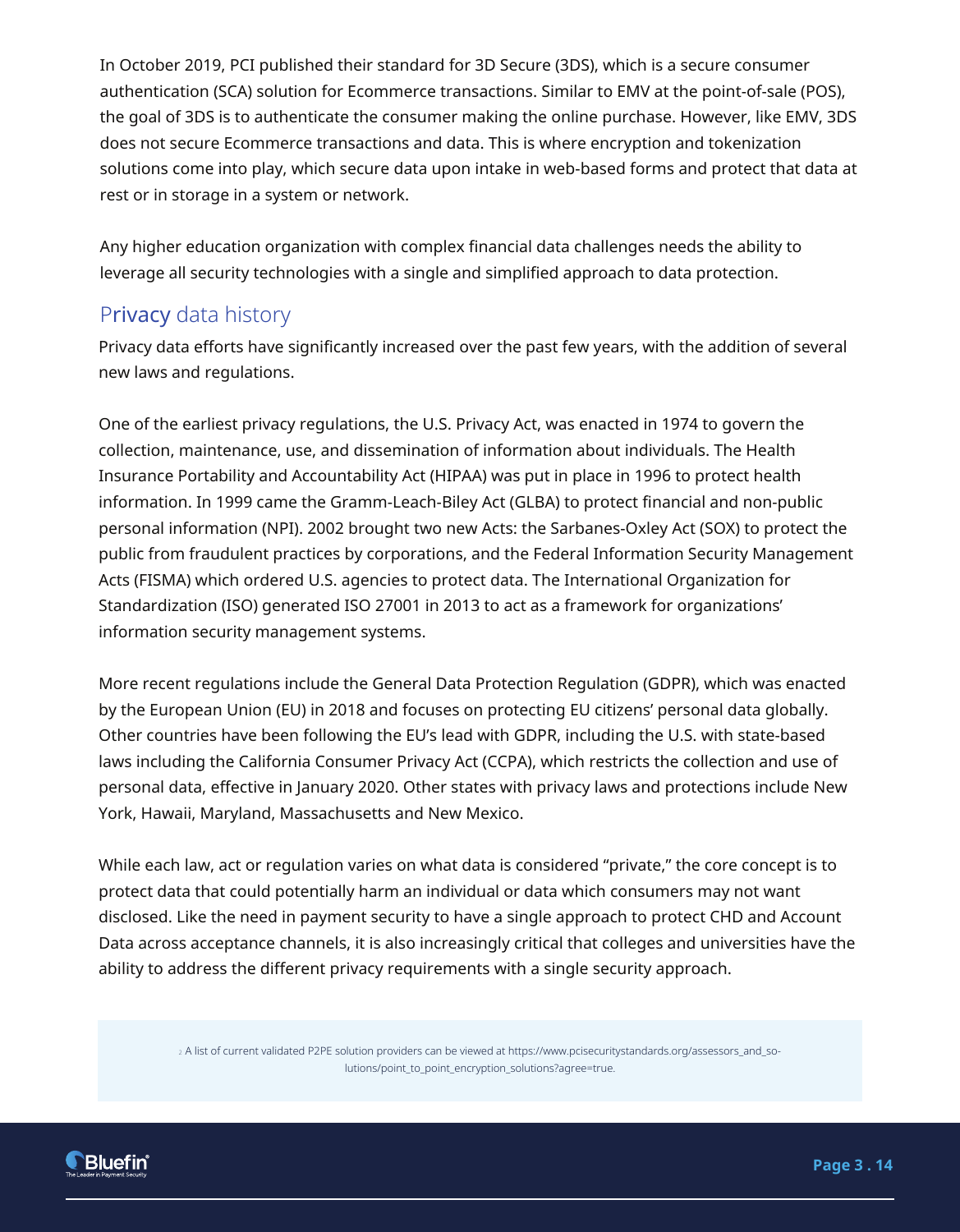# **Complete Data Protection**

There are key considerations when selecting a single payment and data security solution. What are the factors that have the most impact on protecting different types of data within your campus acceptance points? What should you look for in order to simplify your approach, while making your entire system more secure? And finally, understanding your core business objectives is also important, including when and how you need access to data.

Higher education has a more complex **Bursar's office** environment than the average enterprise organization. Privacy and financial data security and compliance concerns are both present across a diverse environment typically with multiple third-party vendors. Education environments are a significant target for hackers looking for credit card data specifically.

Payment data can be found in many different locations that require protection including:

- 
- Food and beverage
- Sports and fitness
- **•** Health
- **Bookstores**
- Parking

Encryption of payment data leveraging P2PE is one of the best ways to minimize the scope of payment data impacts across the many devices in each of these locations to secure the payment transaction.

As discussed in the financial data section, P2PE only protects card-present transactions. When implemented correctly, P2PE can also protect another payment method which is common to higher education – call center, telephone and mail order transactions. P2PE does not cover web-based Ecommerce transactions, which are common in higher education, and with the pandemic, the pressure on these systems has increased dramatically.

Once again, the need for tokenization becomes clear. POS credit card payments can be protected with P2PE but other payments, such as ACH, Ecommerce and recurring payments all need to additionally leverage tokenization.

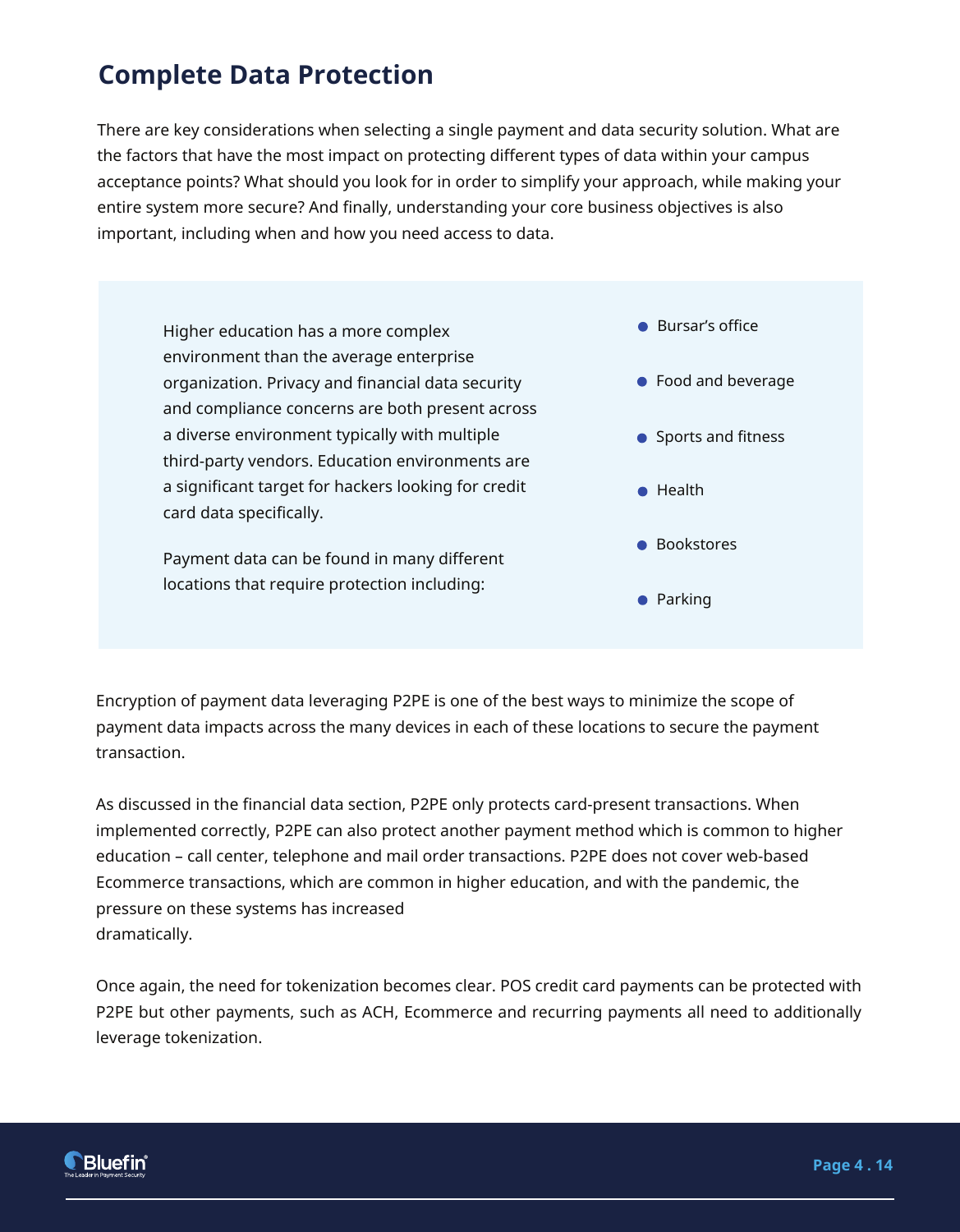PHI and PII entered online often also need to be protected and still retrievable in a secure manner. This is where a complete solution that can provide encryption and tokenization to address multiple standards and thus allow secure handling of all types of sensitive data in a complex networking environment becomes critical.

The primary objective for financial standards is to protect sensitive payment information by implementing both environmental and data protection methods.

#### PCI DSS

In addition to the PCI DSS, the PCI SSC also created several other standards. Here is a partial and simplified list: 3

- **Financial Data PCI DSS** Focused on securing the networking environment
	- PA-DSS Payment Application Focused on securing applications
	- SSF Software Security Framework Replacing the PA-DSS this year
	- PTS PIN Transaction Security Focused on securing hardware
	- P2PE Point-to-Point Encryption – Focused on securing data
	- PCI 3DS 3D Secure Focused on securing Ecommerce transactions

The last few years have seen many colleges and universities adhering to the above standards using three technologies that have been called a "silver bullet" for securing payment data:



P2PE with approved Point-of-Interaction (POI) devices is used to encrypt POS data in transit, while tokenization is typically used to protect data at rest and EMV authenticates the physical card being used. This approach seemed to provide a complete solution to protect payment transactions across all industries.

<sup>3</sup> Note that there are additional PCI DSS guidance documents to cover many other topics, including tokenization and Ecommerce. These guidelines are supplements to the standards, although some of these eventually can become new standards or become incorporated into existing standards.

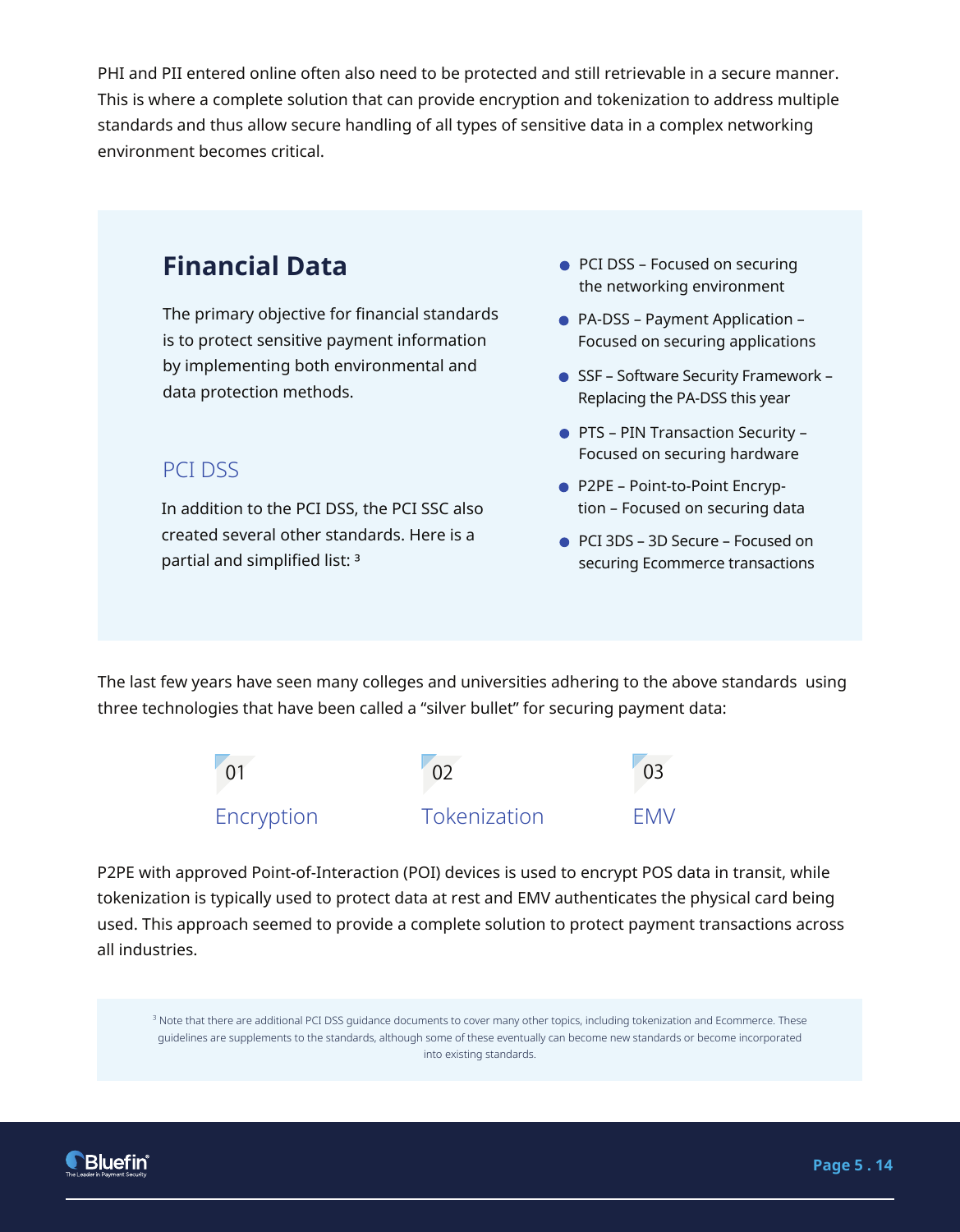However, it can be difficult to implement each of these independently, and this approach still has a significant gap for most organizations: Ecommerce transactions. Based on the rise of online fraud observed in Europe and other locations that first implemented EMV, it was not surprising to see the same shift from card-present fraud into Ecommerce or CNP fraud as the U.S. began to enforce EMV.

#### Pandemic Impact

In the beginning of 2020, the primary security focus for the majority of organizations in higher education was on protecting card present payment transactions since it represented the bulk of payment activity.

With the global pandemic, colleges and universiteis were forced to switch to Ecommerce and mobile in-app payment channels in order to continue serving students. Organizations that had both physical locations and an online presence were also impacted because the number of Ecommerce transactions rose dramatically, along with associated security vulnerabilities and threats. While we will see a balancing of payment channels with the pandemic behind us, student and alumni payments are no longer likely to be dominated by the brick-and-mortar model.

### ACH

Where PCI is focused on protecting CHD, ACH is focused on protecting Bank Account Numbers, also called Account Data. As previously mentioned, NACHA refers to the PCI standards as a baseline for how organizations accepting ACH payments can approach the protection of Account Numbers. This is helpful since any college or university that processes credit cards, regardless of industry, is required to comply with the PCI DSS for card payments.

However, starting this year, new Nacha regulations require the protection of Account Numbers and Account Data at rest – organizations with over 6 million ACH payments annually will need to demonstrate best effort to comply by June 30th, 2021 and those with over 2 million ACH payments annually by June 30th, 2022. This is a crucial consideration for any college or university that utilizes ACH data in their payment process, whether for card on file, new payments or recurring payments.

While the overarching regulations around ACH Data are different from PCI, the security approaches are very similar. Higher education organizations with the need to protect both CHD and Account Data then need to find an approach to data security that can handle both types of data. While this need is a relatively new challenge, the good news is that encryption and tokenization can be leveraged to meet these needs – provided the solution your organization chooses is able to adapt to meet both.

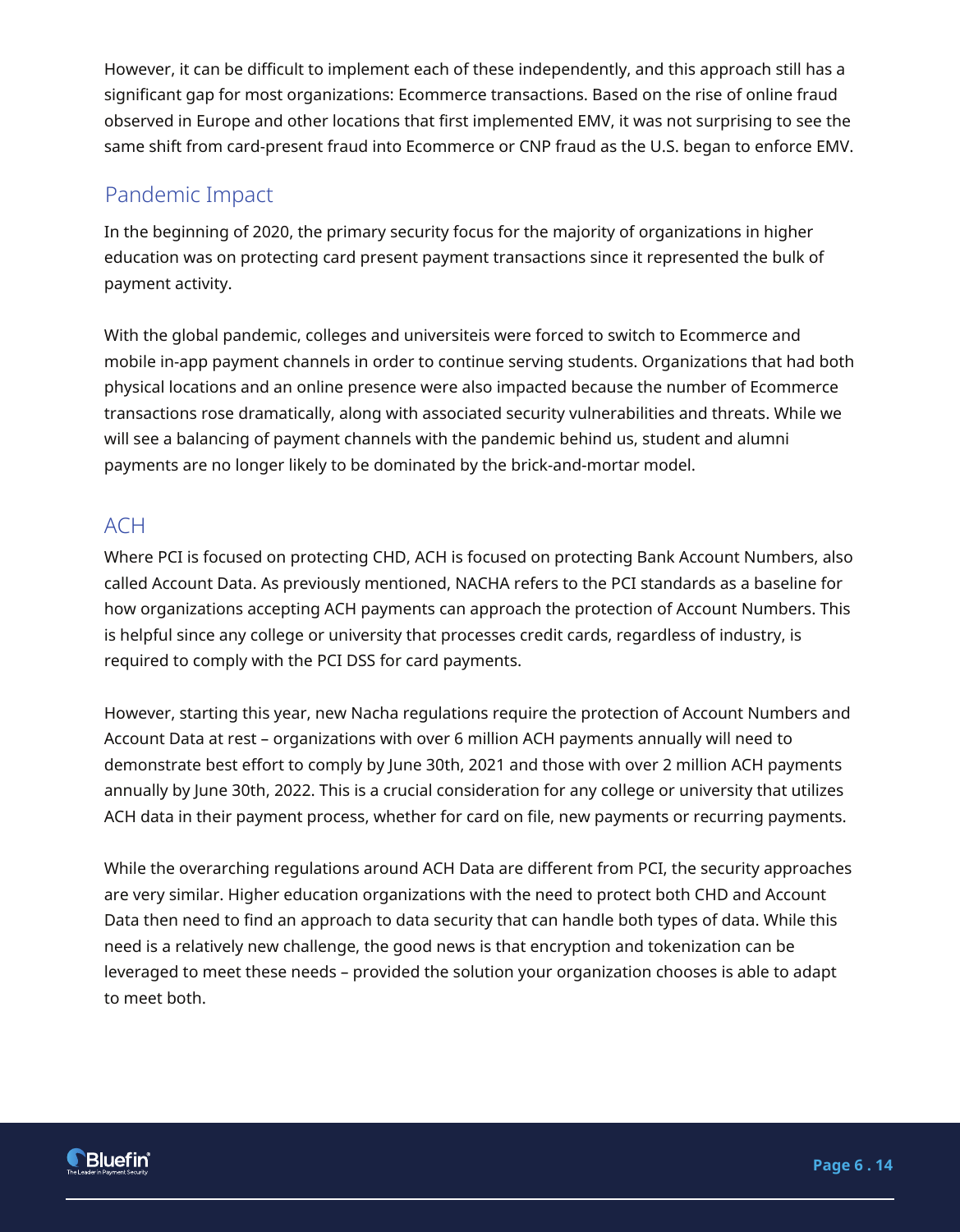# **ENCRYPTION, TOKENIZATION AND FORMAT PRESERVING ABC'S**

A quick explanation of the differences between encryption and tokenization will help simplify the understanding of how to protect data.

#### **Encryption**

simplistically put, is taking a known piece of data and locking it up so that the data can only be retrieved with a key. In more technical terms, encryption uses an algorithm and a key to take the data and make it unreadable. Of course, this key must be controlled, typically called key management, to keep the data safe. If your data is "123", and you encrypt the data with key "ABC", resulting in "98zy65x", and protect the key properly, all an attacker will be able to see is 98zy65x, which is useless to them.

#### **Tokenization**

is taking a known piece of data and replacing it with a new random value. For example, the value "123" could be replaced with an unrelated value, such as "978".

There are 2 common ways to tokenize data. The older of the two methods maps a token in a database so that it can be retrieved, which is typically referred to as vaulted tokenization. This approach requires the database be properly secured and has limitations on scalability. The newer approach is known as vaultless tokenization and allows for greater speed and scalability.

#### **Vaultess tokenization**

is similar to encryption in that it also requires an algorithm to retrieve the original data. Both types of tokenization have value to organizations depending on different use cases and data security requirements.⁴

Another aspect to consider is the ability to leverage secure hosted fields and iFrame technologies to support in-page tokenization for Ecommerce transactions. Much the way P2PE leverages a very strict separation between the hardware and the applications that run on that hardware, iFrame technology separates the tokenization of sensitive data from the rest of the webpage.

> ⁴ For a comprehensive overview of tokenization, see Bluefin's white paper, "Using Bluefin's ShieldConex® for Data Protection," https://www.bluefin.com/resources/media/white-papers-briefs/shieldconex-data-protection/.

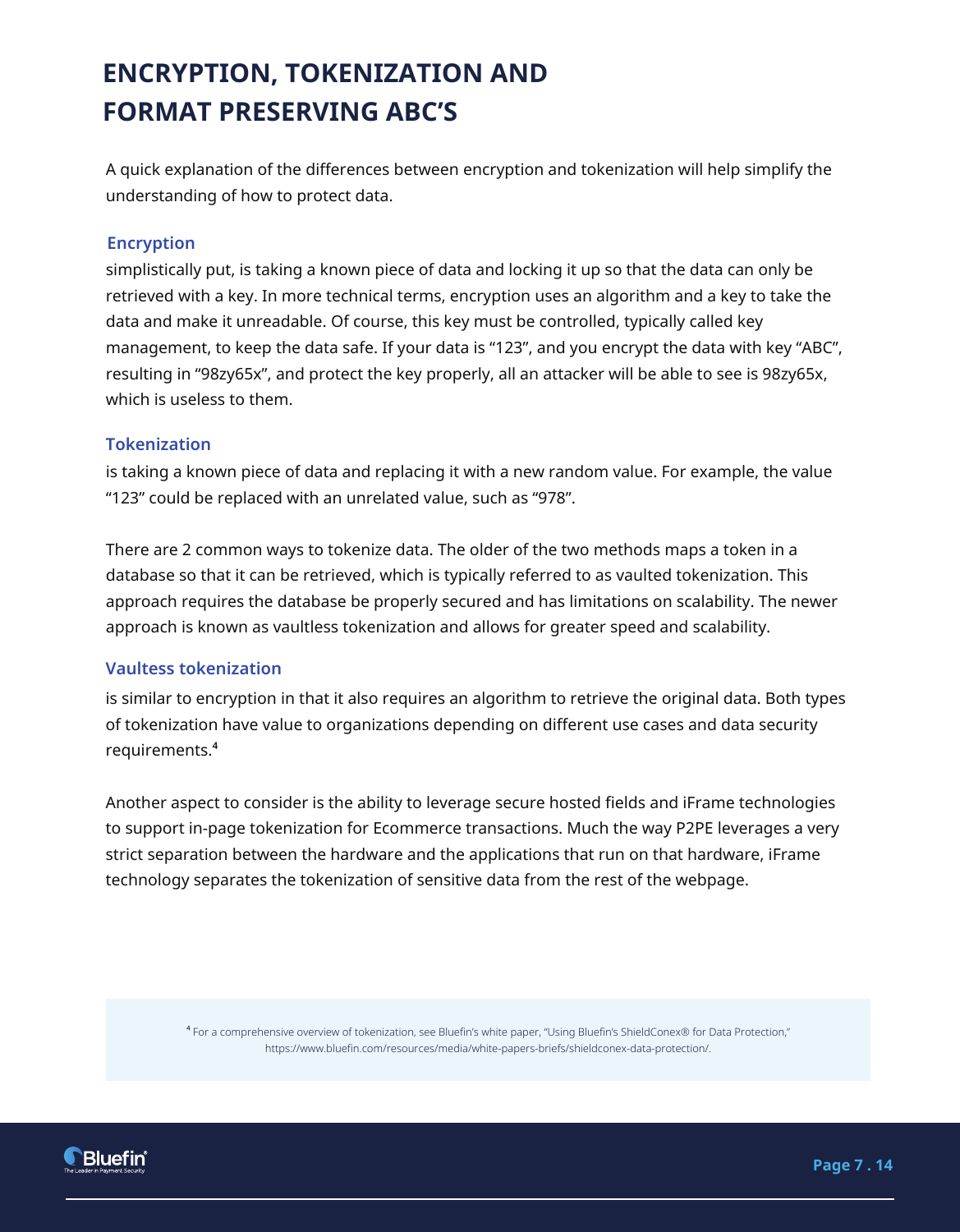A final consideration when encrypting or tokenizing data is the ability to use the new value in an existing campus system without needing to re-write applications to accommodate different value lengths or data values. For example, if a 9-digit Social Security number or a 16-digit credit card value doesn't stay 9 or 16 digits, and/or if alpha characters are added to the numerical characters, most processes to handle that data need to be modified.

To avoid these potentially expensive and time-consuming problems, Format Preserving Encryption (FPE) and Format Preserving Tokenization (FPT) offer a way to gain the benefits of encryption or tokenization and maintain existing data processing needs. Both FPE and FPT have the ability to create a new value of the same length and same character boundaries for the different data types that payment data and privacy data encompass.

#### **Financial Data Conclusion**

The convergence of existing complex payment security challenges, combined with global circumstances, has dramatically escalated the need to implement a complete payment data security solution. If this was not enough of a challenge, colleges and universities must also consider the impact of increasing privacy data requirements.

# **Privacy Data Bank account and credit card**

information There are dozens of different data regulations, laws and standards that colleges and universities may need to consider. Rather than focus on one specific regulation, we consider the most common data types that may need protection, including:

- 
- **Social Security, driver's license** and passport numbers
- Medical or health information
- Names and signatures
- Address and telephone numbers
- Unique account names or personal identifiers, including email addresses
- Education or employment information

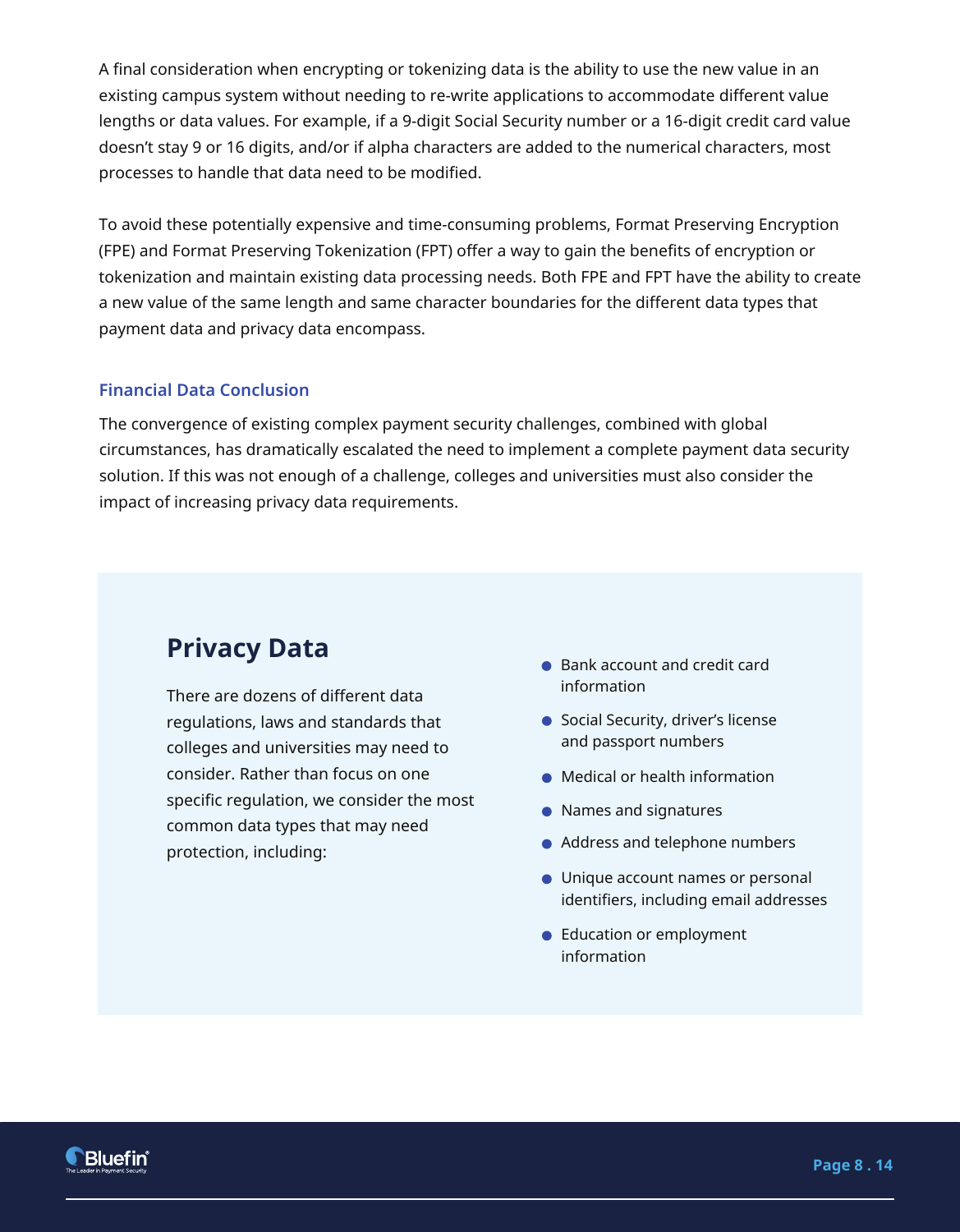The above can be expanded into many different data components that need to be protected. Unlike payment data, privacy data cannot be as easily narrowed down to CHD or Account Data as payment security has done. However, as long as your organization can define what type of data needs protection, the same methods used to protect payment data can typically also be leveraged to protect privacy data. Because each of these data types need to not only be protected, but also used by your organization, tokenization and approaches like FPE and FPT rise to the top as some of the best options, especially if the same tokenization solutions can be leveraged across both privacy and payment data.

# **Storage and Transmission of Data**

A critical component of any solution is how it will secure data in different states. Storing data (at rest) and moving data (transmission) each require entirely different approaches, yet both need to leverage the same security technologies such as encryption and tokenization.

#### Storage of Sensitive Data

There are different reasons to store sensitive data, and while standards may suggest various ways to do this, the core technology to secure data when stored is tokenization. If you have a defined business need to store sensitive data, then you need to encrypt and tokenize that data and limit who has access to the data. Looking at CHD as an example, PCI has specific and strict requirements for how to store sensitive data as part of requirement 3 of PCI DSS.5 One of the best ways to reduce the scope of your compliance reviews is to minimize or reduce what data you store, and where you store that data. Tokenization can be leveraged in many cases to maintain access to data as needed, and still remove the data from your environment.

#### Transmission of Sensitive Data

Movement of sensitive data includes the initial input of data and then the transmission of that data between any two systems, regardless of what the need for movement is. This data can be transmitted as clear-text data, or as encrypted data. When sending un-encrypted or clear-text data that is sensitive, it is possible to encrypt the channel or tunnel over which the data is transmitted. Additionally, the point where the data originates and the point where the data is sent then have to handle this clear-text data appropriately. There are multiple challenges in doing this, so when possible, sending either fully encrypted or tokenized data makes this process much simpler and more secure. In this scenario, from a security perspective, what remains is to secure the keys and the authentication processes.

5 See https://www.pcisecuritystandards.org/document\_library for the most current version of the PCI DSS

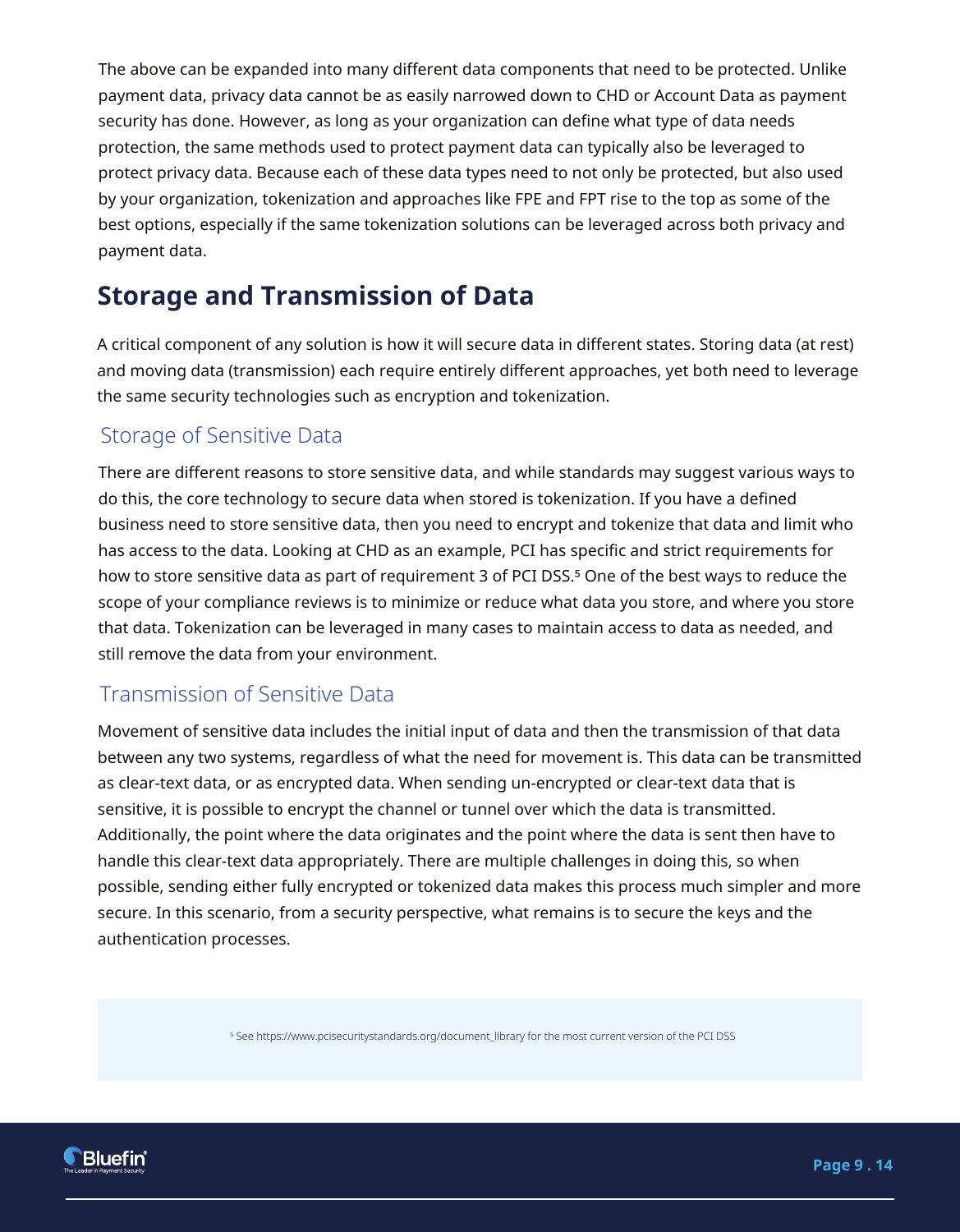#### Authentication for Protecting Data

One final factor should be considered when protecting sensitive data in the higher education environment. It is valuable to first separate and consider environmental security protections independently from data security needs, and then combine solutions that can benefit both. However, when doing this, it is also important to understand that however data or the environment is secured, someone must also be in charge of maintaining a secure state for both. The credentials to administer the environment or to encrypt/decrypt the secured data are critical, dare we say key, to full protection of any data or environment. The more solutions employed to secure the environment and data, the more opportunities exist to have all that investment compromised.

When reviewing the solutions available, those that can offer security protection to cover encryption, tokenization, EMV and Ecommerce can reduce the footprint of vulnerable credentials. With this, the ability to secure the authentication of those credentials becomes paramount.

## **Complex Data Environments**

For some organizations, size alone can create complex data security challenges, while for others, the industries that are involved introduce unique challenges – which is true in the case of higher education. The pandemic drove all organizations toward an increased need for Ecommerce. Most colleges and universities that once had one data security standard or framework may now have multiple standards and frameworks to contend with.

Before looking at a given solution, we summarize key components to look for in a complete solution for data protection:

- The ability to secure multiple data types, including:
	- *Financial data such as CHD and ACH Account Data*
	- *Privacy data such as PHI and PII*
- The ability to secure data with multiple security technologies, including:
	- *Encryption*
	- *Tokenization*
- The ability to secure multiple types of data input, including:
	- *Physical access (CP) such as card-present via devices, attended and unattended*
	- *Virtual access (CNP) such as web/Ecommerce, call centers, and mobile*
- The ability to leverage iFrame technologies and secure hosted fields to support in-page tokenization

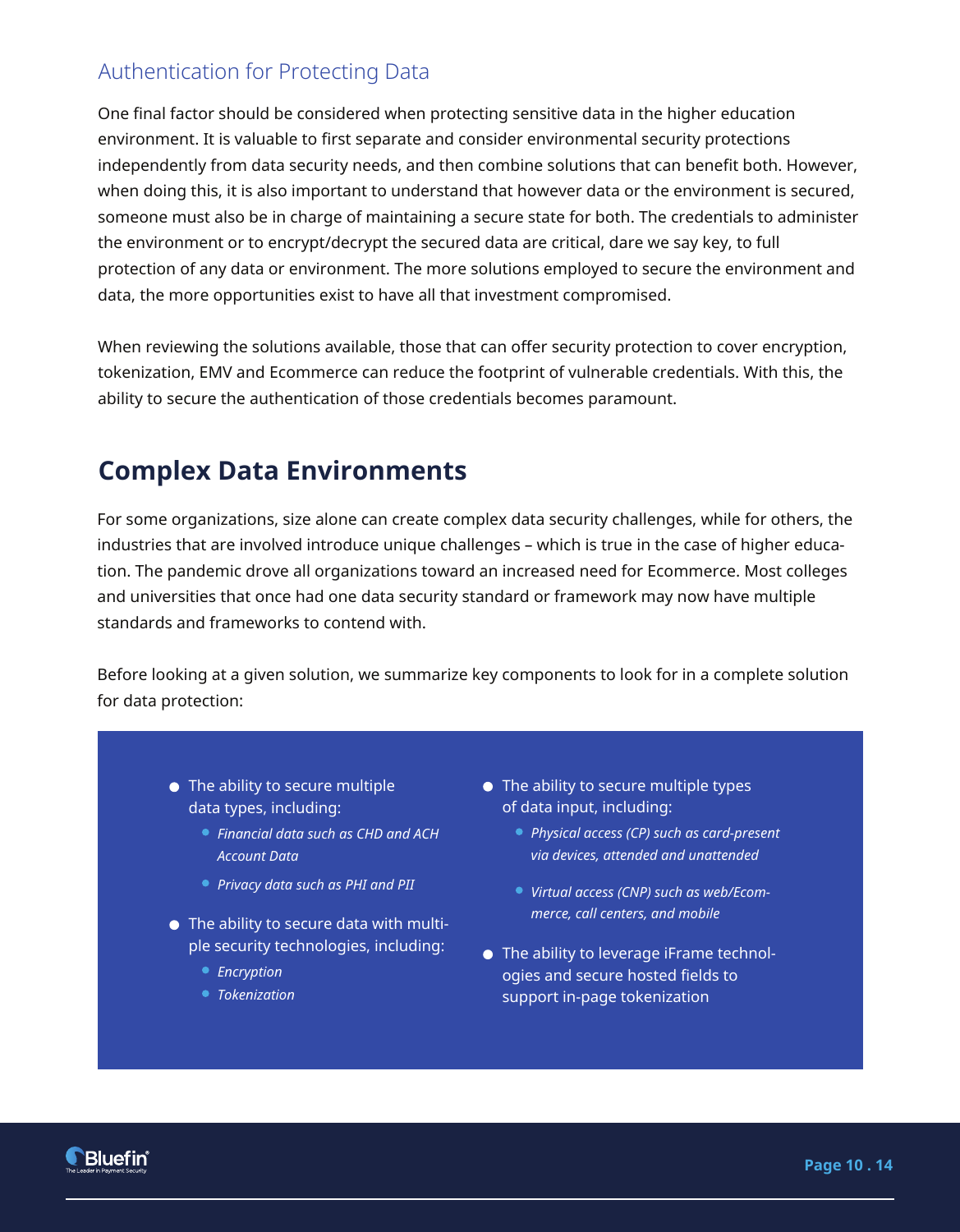- The ability to implement into IT environments that have multiple segments and different infrastructures
- The ability to simplify the scope of data secured within an environment
- The ability to support multiple third-party vendors
- The ability to apply each of the above in a single solution, including centralized management and awareness of all data secured

If you are using a variety of different solutions to cover each of these areas, it's time to consolidate and simplify your approach to payment and data security.

# **Bluefin´s payment and data security suite**

#### PCI-validated P2PE

In 2014, Bluefin became the first PCI-validated P2PE solution provider in North America. Most encryption solutions at that time were not validated to the level of rigor that the PCI P2PE program requires. Bluefin's P2PE solution is one of very few that has been validated to all 3 versions of this technically difficult standard. Being built from the ground up, with P2PE inherent in the design, enabled Bluefin to meet and exceed the strict P2PE requirements.

PCI-validated P2PE provides numerous benefits over non-validated, or end-to-end encryption (E2EE), solutions, including reduced PCI scope, immediate encryption of card data, decryption only done in hardware outside the merchant environment, tamper-proof devices, and documented chain of custody processes to ensure security.

With Bluefin's P2PE solution, colleges and universities can choose several implementation options, select from over 100 validated payment devices, and utilize the company's P2PE Manager® - a 100% online portal for chain of custody activities and PCI attestation.6 Additionally, Bluefin is partnered with multiple higher education software systems that provide our P2PE solution through their current integrations, including TouchNet, AudienceView, University Tickets, Blackbaud, Paciolan and more.7

⁶ For a deeper dive into P2PE, download Bluefin's white paper, authored by Verizon, "The Value of Point-to-Point Encryption in POI Environments," https://www.bluefin.com/p/p2pe-white-paper/. <sup>7</sup> A representative list of Bluefin partners can be seen at https://www.bluefin.com/partners/

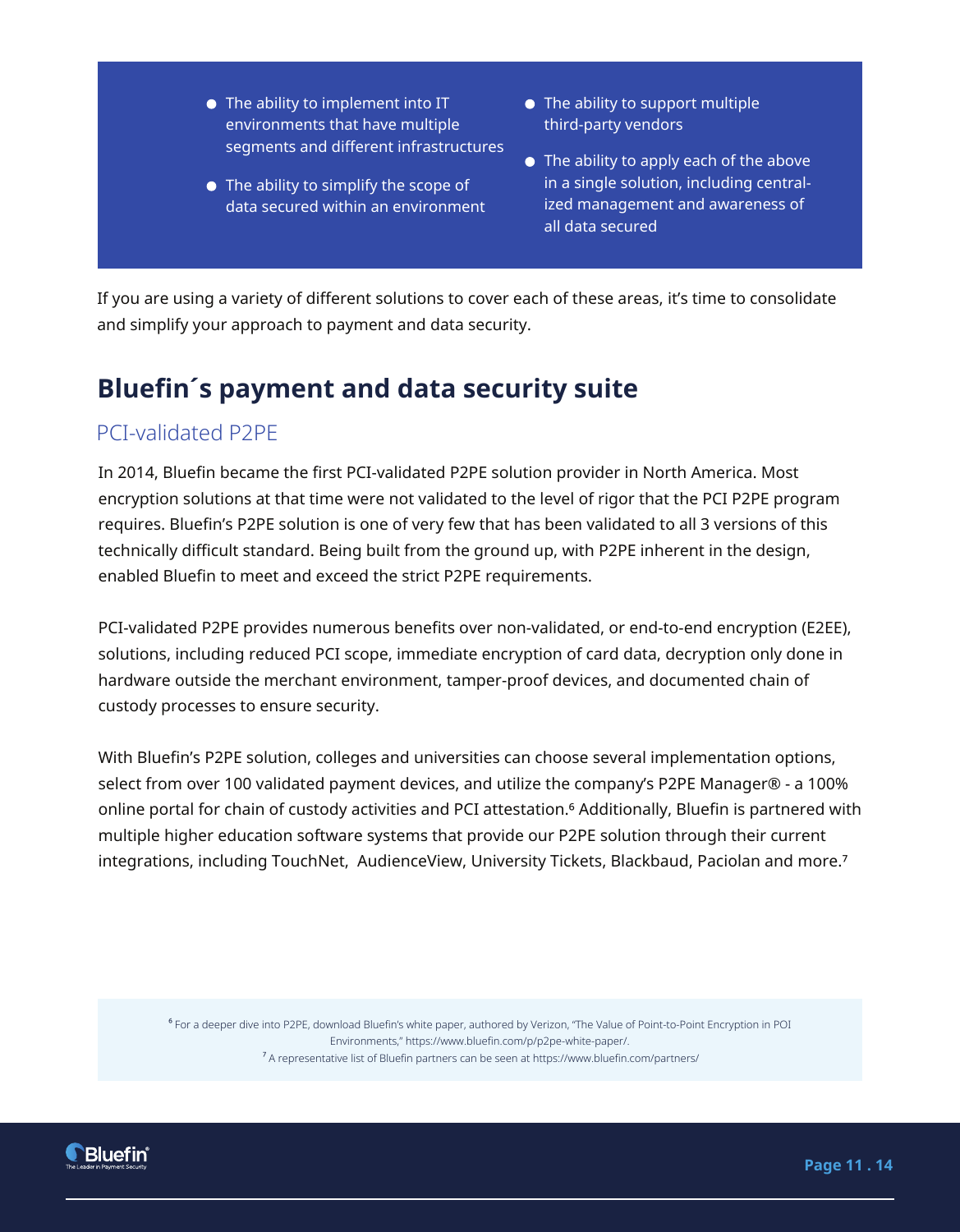# **P2PE Implementation Options**

### PayConex™ Gateway

PayConex provides merchants and integrated partners a payment processing platform with both P2PE and ShieldConex, protecting face-to-face, call center, mobile, and unattended payments, and online PHI, PII and financial data.

#### Decryptx®

Decryptx, Bluefin's Decryption as a Service (Daas) P2PE solution, enables payment gateways, processors and software vendors to directly connect to Bluefin and provide P2PE through their own platform. This option requires no change to existing processing relationships for partner merchants.

#### P2PE Direct

Larger retailers, universities and enterprises can directly connect to Bluefin's P2PE solution to support P2PE in their own environment.

# **ShieldConex ®**

Bluefin's ShieldConex data security platform has the ability to secure any data types entered online, including CHD, ACH data, PHI and PII.

ShieldConex leverages industry standard tokenization and hardware-based encryption methodologies in a proprietary way that can take input from any online format and allow the flexibility to use and access the data without exposing the data insecurely. ShieldConex is vaultless, meaning that Bluefin never stores any of the sensitive data, and only the organization using ShieldConex can access the original data in a way that is secure, scalable and fast.8

<sup>8</sup> For additional technical understanding, Bluefin's white paper highlights the values of vaultess tokenization and how FPT and FPE can be leveraged with multiple data types, https://www.bluefin.com/resources/media/white-papers-briefs/shieldconex-data-protection/.

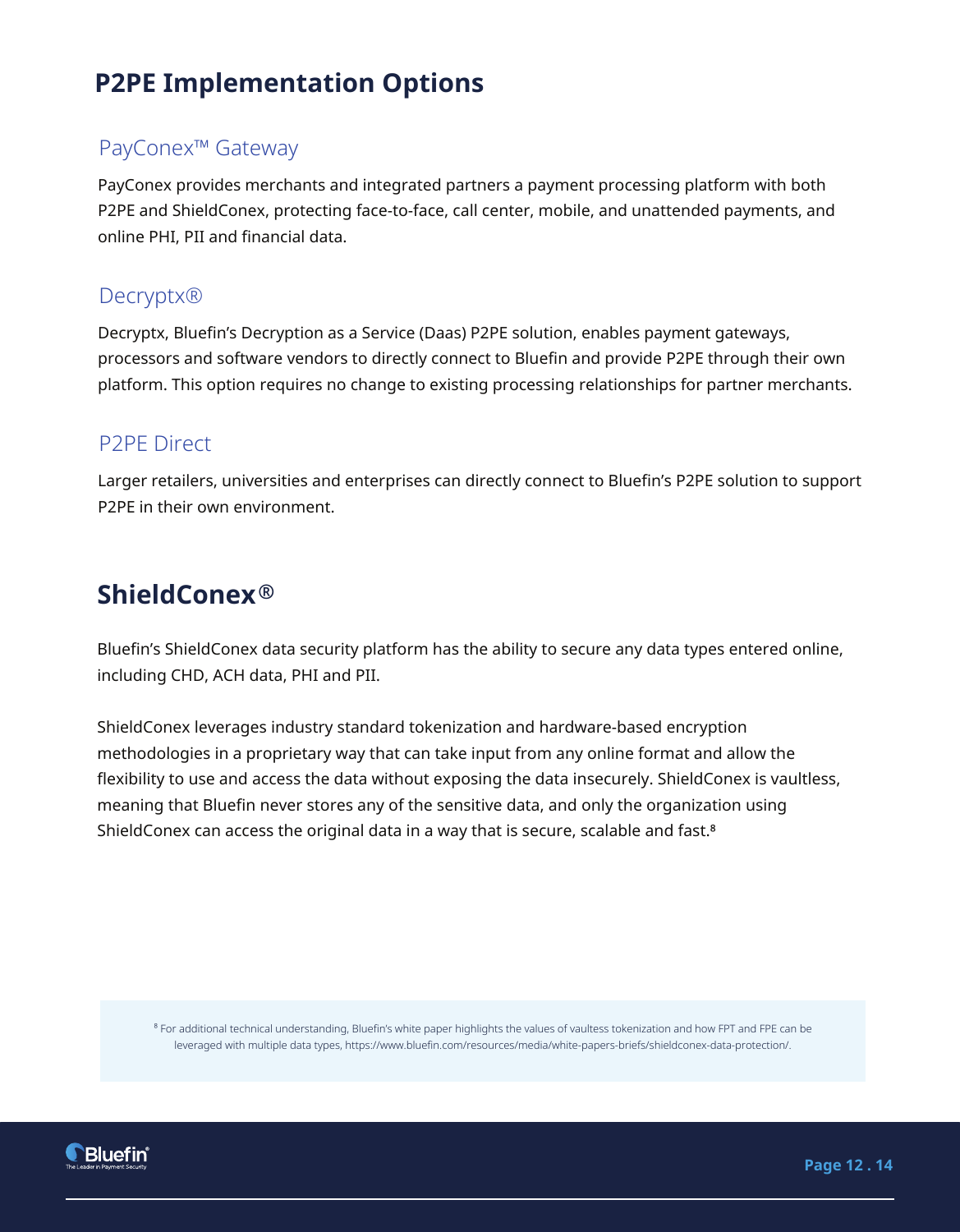With a cloud-based approach, ShieldConex can easily be integrated into multiple IT environments and through different third-parties connected to an organization's infrastructure. Key benefits include:

- Omni-channel tokenization (same CHD token across channels)
- iFrame technology for in-page tokenization
- Cloud-based implementation
- A global approach that supports direct and partner integrations
- Flexible access to all data types while maintaining data security
- Reduction of scope for security & compliance regulations & frameworks
- Scalability for changing data security needs
- $\bullet$  High speed, secure access to sensitive data

Using ShieldConex in conjunction with P2PE adds the protection of physical data entry needs and offers industry standard encryption for additional data types, particularly payment data. Doing this all under one integrated solution offering can dramatically reduce scope and simplify the management of multiple security and compliance frameworks.

# **ShieldConex Implementation options**

#### Integrated

The integrated approach leverages the entire Bluefin set of services, ShieldConex, PayConex and Decryptx, to cover all data input options, physical and online. This has the greatest reduction for the scope of the various standards and frameworks, especially PCI, ACH, HIPAA and GDPR.

#### **Standalone**

This method focuses on leveraging Bluefin's iFrame as a service. The data can be processed through any processor, and all data is fully tokenized and available for later use. This can descope various types of online data input via websites.

#### Partnership

This is a decoupled method that allows an organization to leverage the ability to tokenize large volumes of data, specifically privacy data types such as PHI and PII. This method helps with scope by removing the need to store sensitive data.

As your organization matures in the handling of data security, these various methods can be utilized to increase your data security posture.